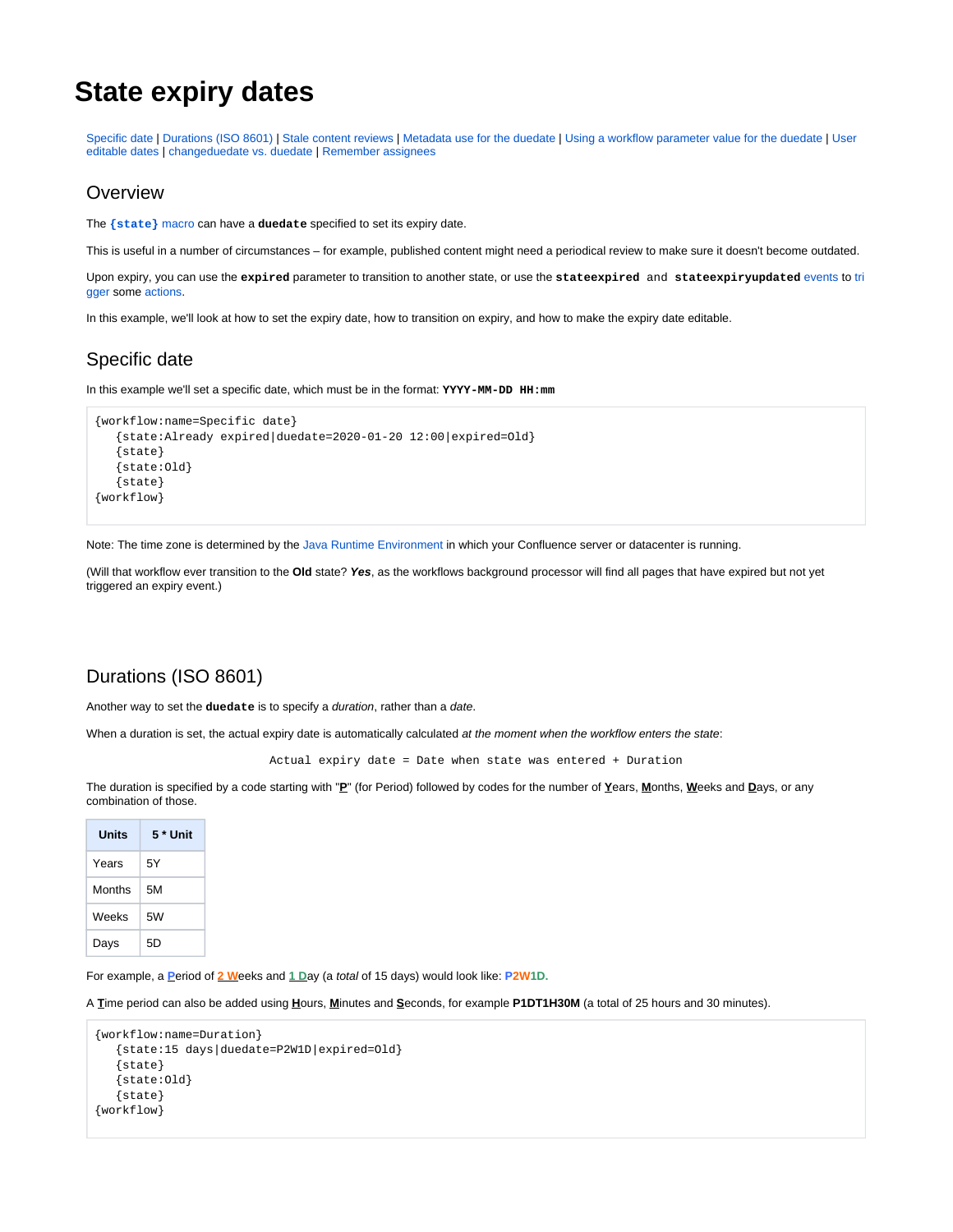The result looks like this:

| 15 days<br>$\blacksquare$ |                     |                         |
|---------------------------|---------------------|-------------------------|
| 15 days                   | <b>O</b> in 15 days | $\bullet\bullet\bullet$ |
| ٠                         |                     |                         |
| 15 days                   |                     |                         |

If the **15 days** state remains active for 15 days (**P2W1D**), it will expire causing an **expired** transition to the **Old** state.

Note:

- **P** is the period designator (for the period) that precedes the start of the duration representation.
- **T** is the time designator that precedes any time component of the duration representation

For example, **P1M** is a period of one month and **PT1M** is a period of one minute.

#### Stale content reviews

As we mentioned earlier, state expiry is useful for performing periodical checks on published or approved content to ensure that it's not become outdated.

```
{workflow:Stale content}
   {state:Editing|submit=Review}
   {state}
   {state:Review|approved=Published|rejected=Editing}
       {approval:Review|assignable=true}
   {state}
    {state:Published|duedate=P1Y|expired=Review|final=true|updated=Editing}
    {state}
   {trigger:stateexpired|state=Published}
       {set-message}
         This content is more than one year old and has been submitted for review.
       {set-message}
   {trigger}
{workflow}
```
This can also be done in [workflow builder](https://wiki.comalatech.com/display/CDML/Edit+states+using+workflow+builder) - the final state **Published** would be edited to add the **duedate** as a period of 1 year.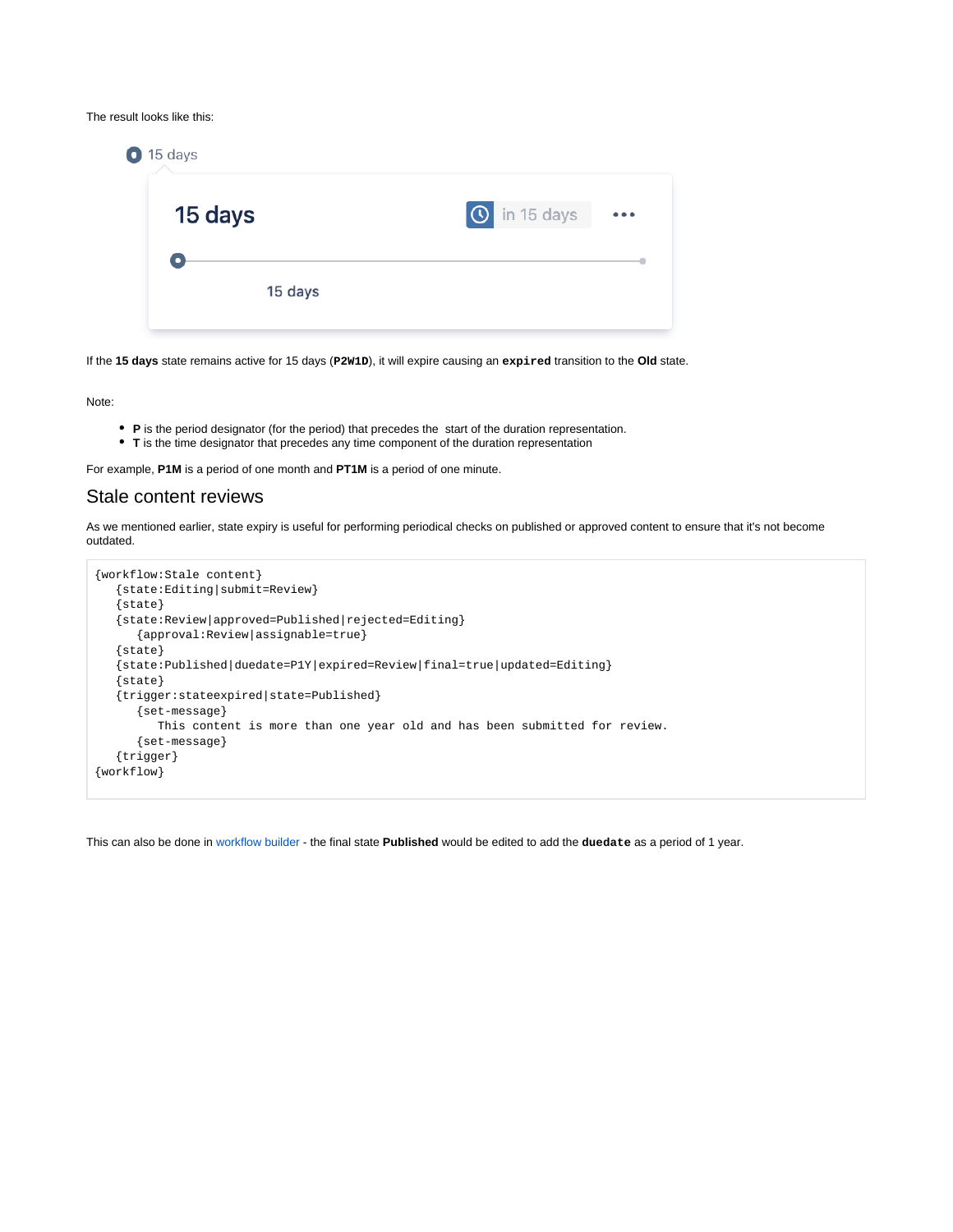|                | . . |                |   |
|----------------|-----|----------------|---|
|                |     |                |   |
| ×<br>.,<br>. . |     | ۰.<br>۰,<br>٠. | I |

# **Edit a state**

Edit a state from the Workflow Stale Content

| $\leftarrow$ | Name*              |                                                                                   |              |              |               | Colour |
|--------------|--------------------|-----------------------------------------------------------------------------------|--------------|--------------|---------------|--------|
|              | Published          |                                                                                   |              |              |               |        |
|              | <b>Description</b> |                                                                                   |              |              |               |        |
|              | State description  |                                                                                   |              |              |               |        |
| ര            | <b>DUE DATE</b>    |                                                                                   |              |              |               |        |
|              | 1                  | Day(s)                                                                            | $\checkmark$ | Period       |               |        |
|              |                    | Valid formats: durations (ISO_8601), dates (YYYY-MM-DD HH:mm) or value references |              |              |               |        |
|              | П                  | Users will be able to change and remove the date                                  |              |              |               |        |
|              |                    |                                                                                   |              | <b>Apply</b> | <b>Delete</b> | Cancel |

In workflow builder the **Published** state would be:



Content in the **Published** state will expire after one year (**P1Y**).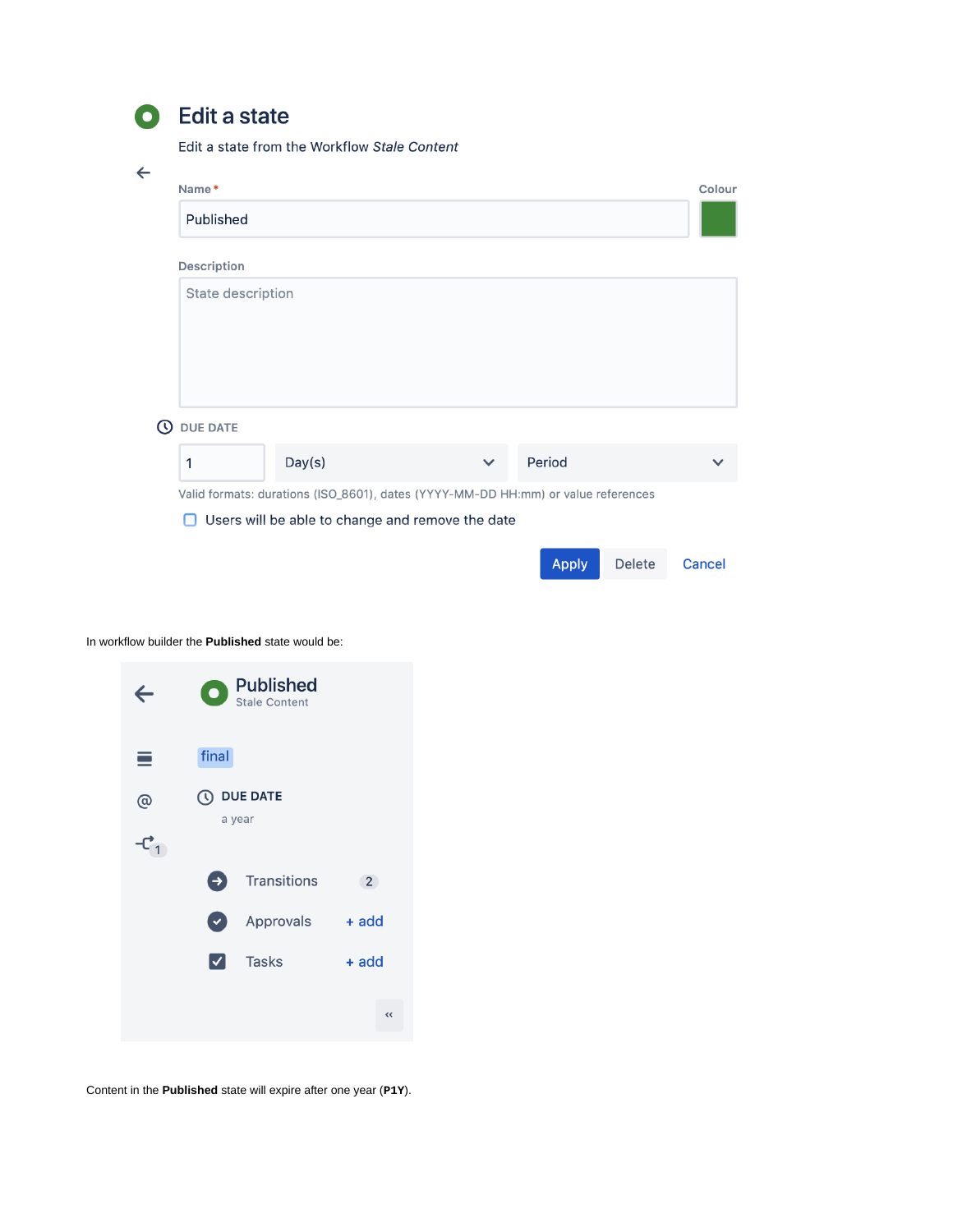| <b>Published</b> | in a year<br>$\Omega$ |
|------------------|-----------------------|
| Activity report  |                       |
|                  |                       |

This is a one year period from the date of the transition into the **Published** state.

The expiry of the content causes an **expired** transition to the **Review** state.



View-only users will still see the published version of the content (see [Publishing](https://wiki.comalatech.com/display/CDML/Publishing) for details).



The **[{set-message}](https://wiki.comalatech.com/display/CDML/set-message+macro)** is [triggered](https://wiki.comalatech.com/display/CDML/Triggers) by the **stateexpired** event when it occurs in the **Published** state.

To remove the on-screen message you will need to add another trigger to the workflow. This can be on a **pageapproved** event when the stale content has been reviewed.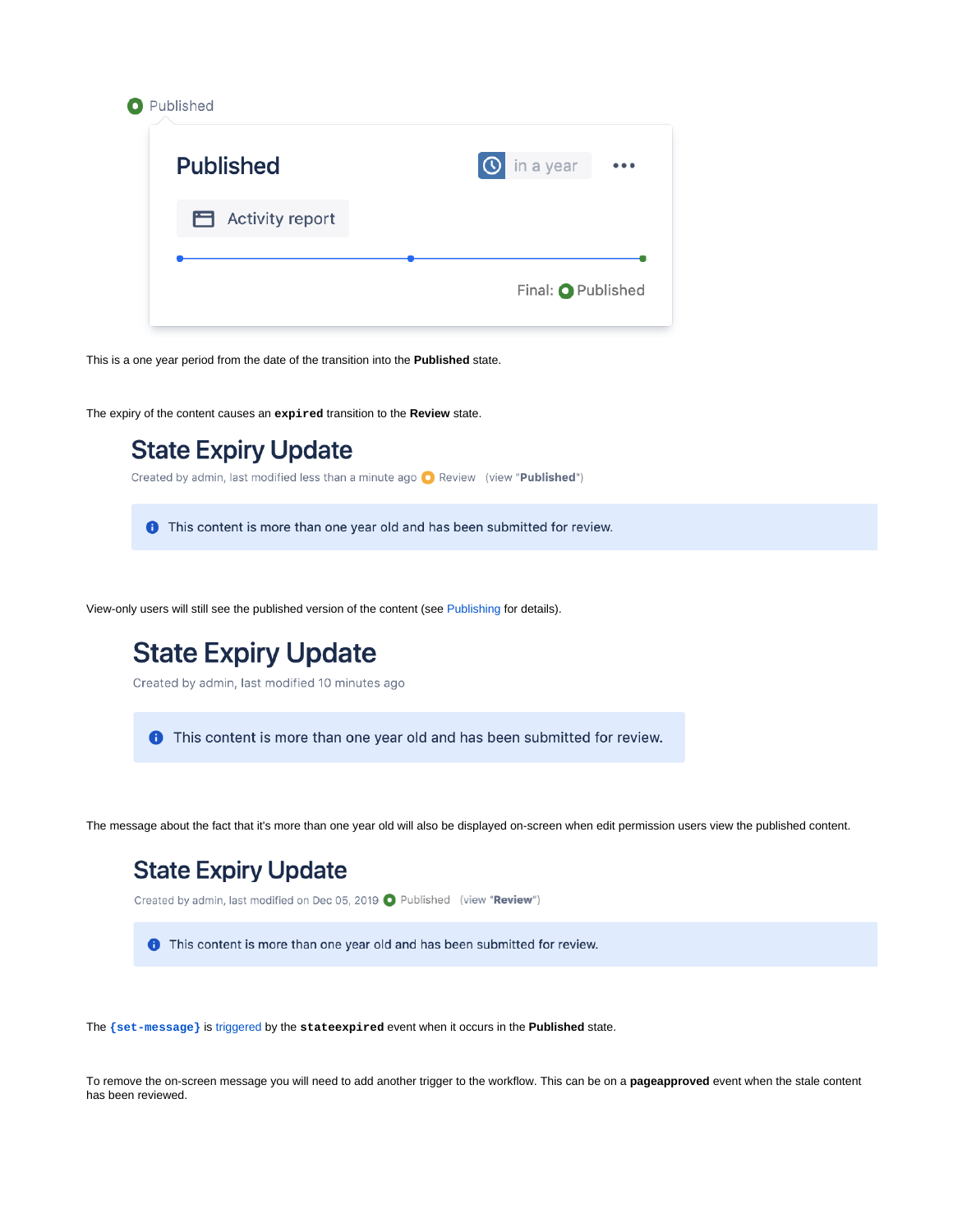```
{trigger:pageapproved|approval=Review}
     {set-message}{set-message}
{trigger}
```
The triggers can be added to the workflow by copying and pasting the trigger markup using [workflow builder.](https://wiki.comalatech.com/display/CDML/Edit+the+workflow+using+workflow+builder)



#### Metadata use for the duedate

The **stateexpiryupdated** event could be used to always use the same due date in different states. So whenever the **duedate** is updated in one state, this will be reflected in the other states

```
{workflow:name=Shared Due Date}
    {state:First state|submit=Second state|duedate=P1M|changeduedate=true}
     {state}
     {state:Second state|final=true|updated=First state|duedate=@MyDueDate@}
     {state}
     {trigger:stateexpiryupdated|state=First state}
        {set-metadata:MyDueDate}@duedate@{set-metadata}
     {trigger}
{workflow}
```
In this example, a trigger is used to update the **MyDuedate** metadata value when the **stateexpiryupdated** event occurs in **First State**.

- the **MyDueDate** metadata value is set as the **duedate** value in **First State**.
- the **MyDueDate** value is then used as the **duedate** for **Second State**.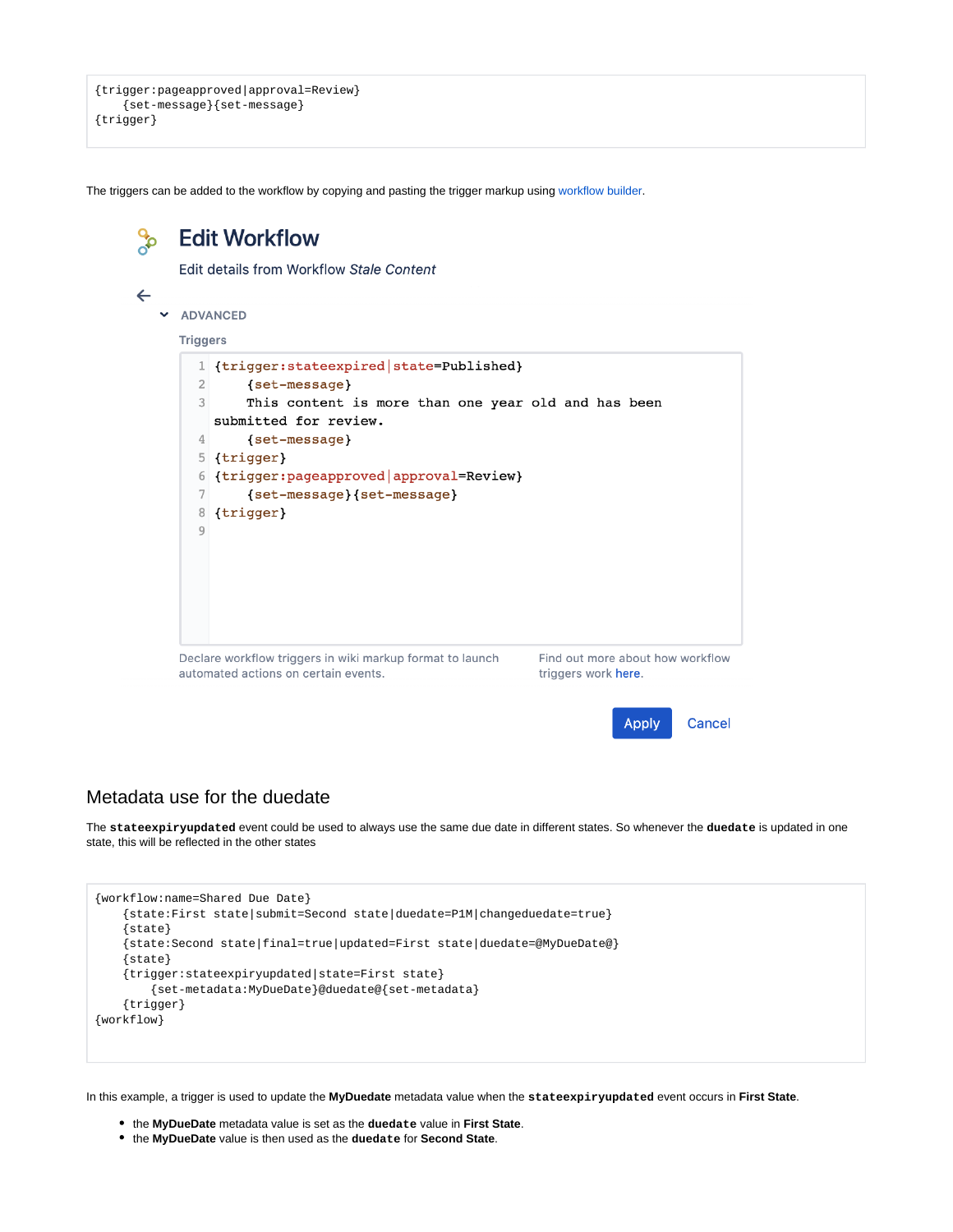#### Using a workflow parameter value for the duedate

In some cases, we might want a shorter or longer expiry date.

If the workfow is stored at global level and used in many spaces, we obviously need a way to allow space admins to define a duedate which is applicable to the content in their space.

We can do that using the {workflowparameter} macro, as shown below:

```
{workflow:Stale content - editable duedate}
    {workflowparameter:Stale Content Duration|type=duration|description=Duration for periodical review of 
published content}
       P1Y
    {workflowparameter}
    {state:Editing|submit=Review}
    {state}
    {state:Review|approved=Published|rejected=Editing}
       {approval:Review|assignable=true}
    {state}
    {state:Published|duedate=@Stale Content Duration@|expired=Review|final=true|updated=Editing}
    {state}
    {trigger:stateexpired|state=Published}
       {set-message}
          This content is more than one year old and has been submitted for review.
       {set-message}
    {trigger}
{workflow}
```
A workflow parameter can be easily added to the workflow using workflow builder.

```
Add parameter
       Add an editable value reference to the Workflow Stale Content
\leftarrowName*
                                                      Type*
        Stale Content Duration
                                                        duration
       Value
        \mathbf{1}Year(s)
                                                                 Period
       Enter a value or value reference.
       Find out more about how parameters work here.
       Description
        Duration for periodical review of published content
       ATTRIBUTES
       \Box Editable
           Users will be able to change the parameter
                                                                                   Add
                                                                                           Cancel
```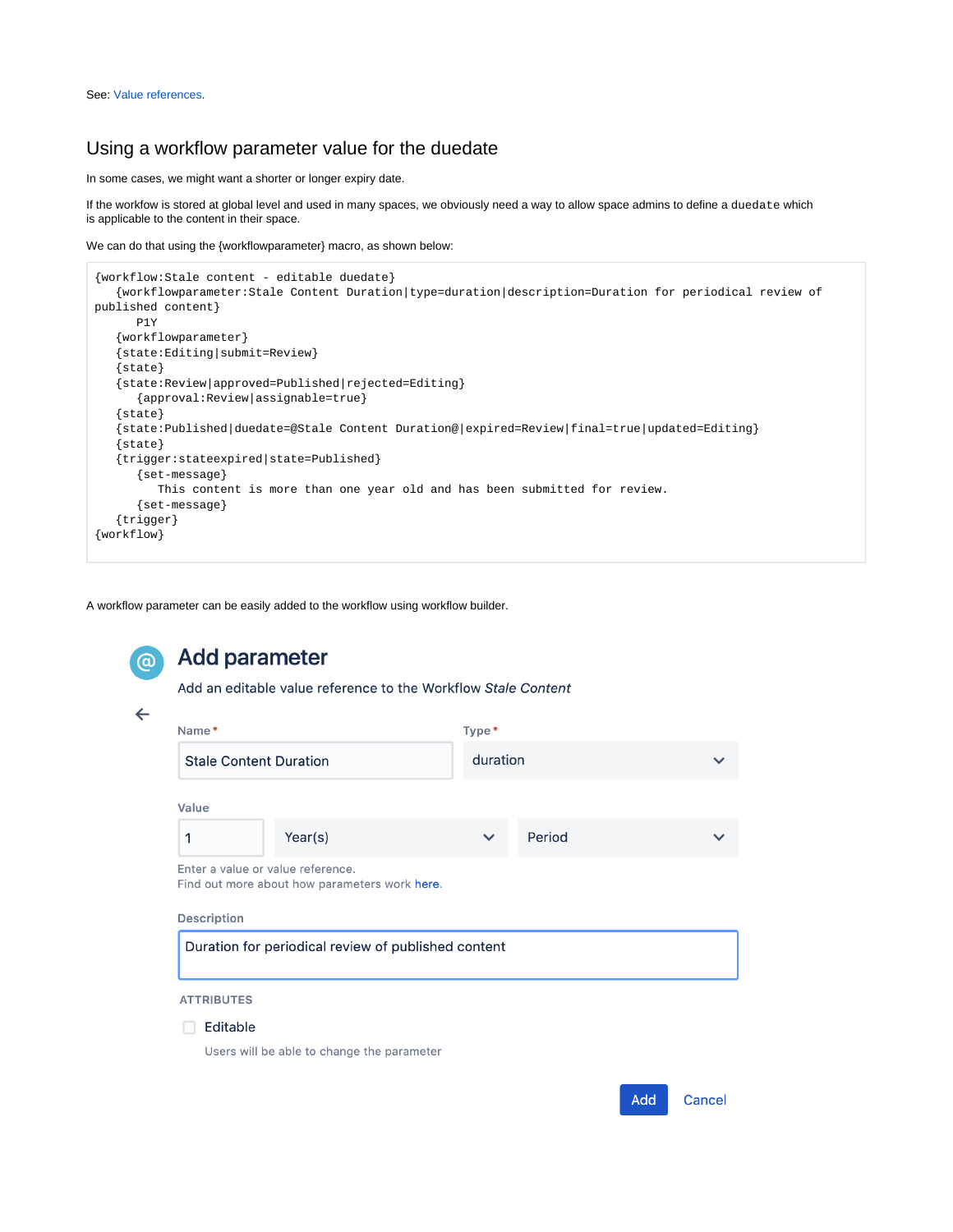This adds the **workflowparameter** markup to the workflow.

```
{workflowparameter:Stale Content Duration|type=duration|description=Duration for periodical review of 
published content}
      P1Y
{workflowparameter}
```
The state can be edited in workflow builder to add the **duedate** and use the value of the workflow parameter for the **duedate.**

|              | <b>Edit a state</b>                                                               |              |                        |               |        |
|--------------|-----------------------------------------------------------------------------------|--------------|------------------------|---------------|--------|
|              | Edit a state from the Workflow Stale Content with editable duedate                |              |                        |               |        |
| $\leftarrow$ | Name*                                                                             |              |                        |               | Colour |
|              | Published                                                                         |              |                        |               |        |
|              | <b>Description</b>                                                                |              |                        |               |        |
|              | State description                                                                 |              |                        |               |        |
| $\omega$     | <b>DUE DATE</b>                                                                   |              |                        |               |        |
|              | <b>Stale Content Duration</b>                                                     | $\checkmark$ | <b>Value Reference</b> |               |        |
|              | Valid formats: durations (ISO_8601), dates (YYYY-MM-DD HH:mm) or value references |              |                        |               |        |
|              | Users will be able to change and remove the date<br>$\Box$                        |              |                        |               |        |
|              |                                                                                   |              | Apply                  | <b>Delete</b> | Cancel |

Editing the state in workflow builder adds the **@State Content Duration@** as the value for the **Published** state **duedate** in the workflow markup.

{state:Published|duedate=@Stale Content Duration@|expired=Review|final=true|updated=Editing} {state}

We've made two changes to the previous example:

- A workflow parameter called **Stale Content Duration** has been added, with a default value to **P1Y** (1 year).
- The resulting value reference, **@Stale Content Duration@**, has been used for the **duedate** value in the **Published** state.

The [space admin](https://wiki.comalatech.com/display/CDML/Space+Admin) can now view and edit the default value in [Parameters - Space Tools](https://wiki.comalatech.com/display/CDML/Parameters+-+Space+Tools), assuming this workflow is applied in [space mode](https://wiki.comalatech.com/display/CDML/Space+Mode):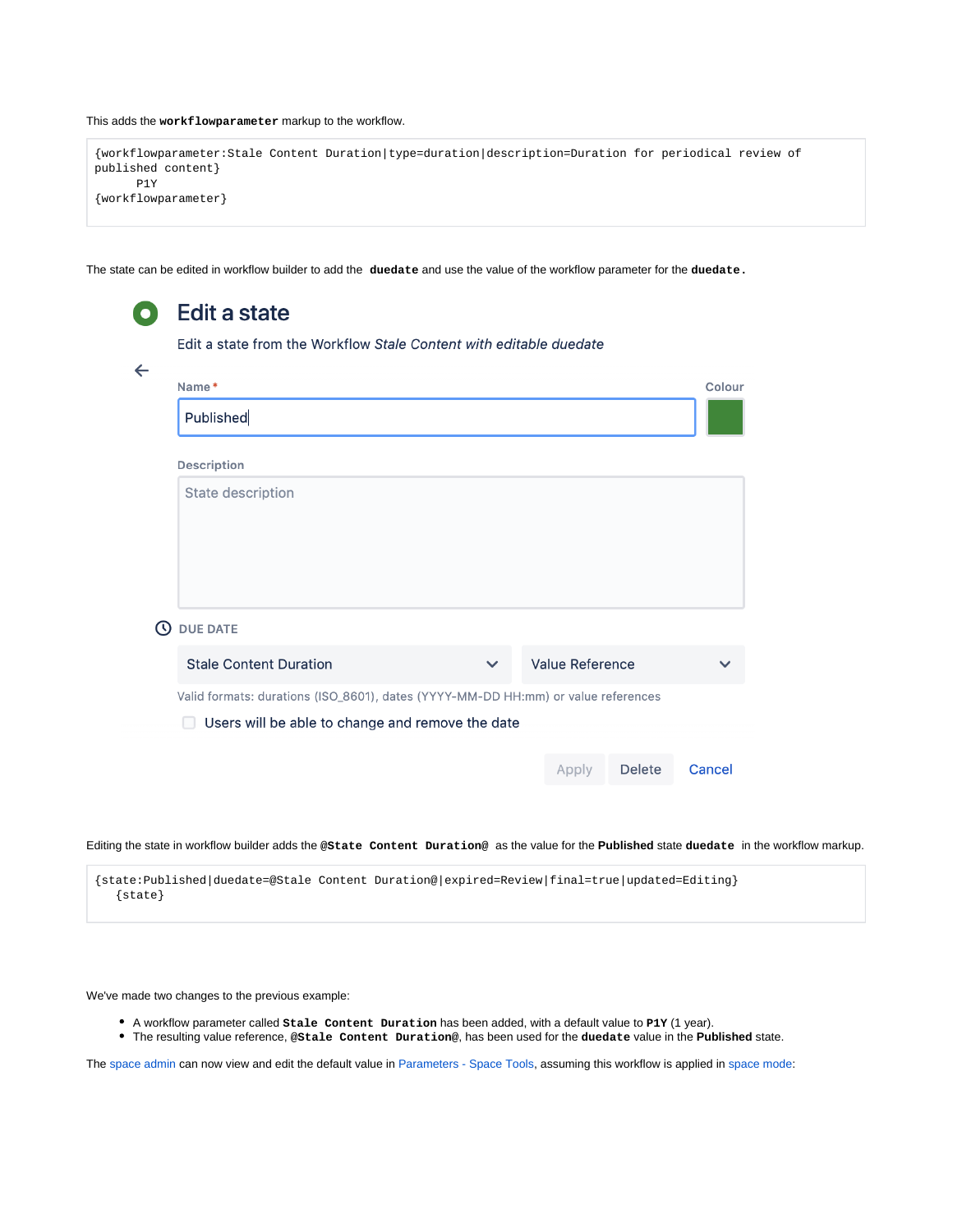|  | <b>Space Tools</b> |  |  |
|--|--------------------|--|--|
|  |                    |  |  |

| Overview | Permissions                | <b>Content Tools</b>                                               | Look and Feel     | Integrations         |        | <b>Document Management</b> | Publishing       | <b>Tasks</b> |
|----------|----------------------------|--------------------------------------------------------------------|-------------------|----------------------|--------|----------------------------|------------------|--------------|
|          | Document Management        | Configuration                                                      | <b>Parameters</b> | <b>Notifications</b> | Import | <b>Clear History</b>       | <b>Audit Log</b> |              |
|          | <b>Workflow Parameters</b> |                                                                    |                   |                      |        |                            |                  |              |
|          |                            | You can set the values of the Workflows Parameters for this space. |                   |                      |        |                            |                  |              |
| Name     |                            |                                                                    | Value             |                      |        |                            |                  |              |
|          | > Stale Content Duration   |                                                                    |                   | Years                | ÷      | <b>Save</b><br>Cancel      |                  |              |

This allows each space to have a different value, without needing to edit the workflow itself – they just set the parameter value instead.

Another example of this approach can be seen in the examples associated with our [Communardo Metadata for Confluence app](https://wiki.comalatech.com/display/CDML/Communardo+Metadata+for+Confluence+app) integration.

## User editable dates

You can allow users to edit the **duedate** by using the **changeduedate** parameter.

By adding **changeduedate=true** to the **Published** state, users who can edit content will be able to change the due date via the [workflow popup](https://wiki.comalatech.com/display/CDML/Workflow+Popup) (see [State expiry date](https://wiki.comalatech.com/display/CDML/State+expiry+date) for more information).

```
{state:Published|changeduedate=true|duedate=@Stale Content 
Duration@|expired=Review|final=true|updated=Editing}
{state}
```
The **changeduedate=true** can be set by editing the state using workflow builder.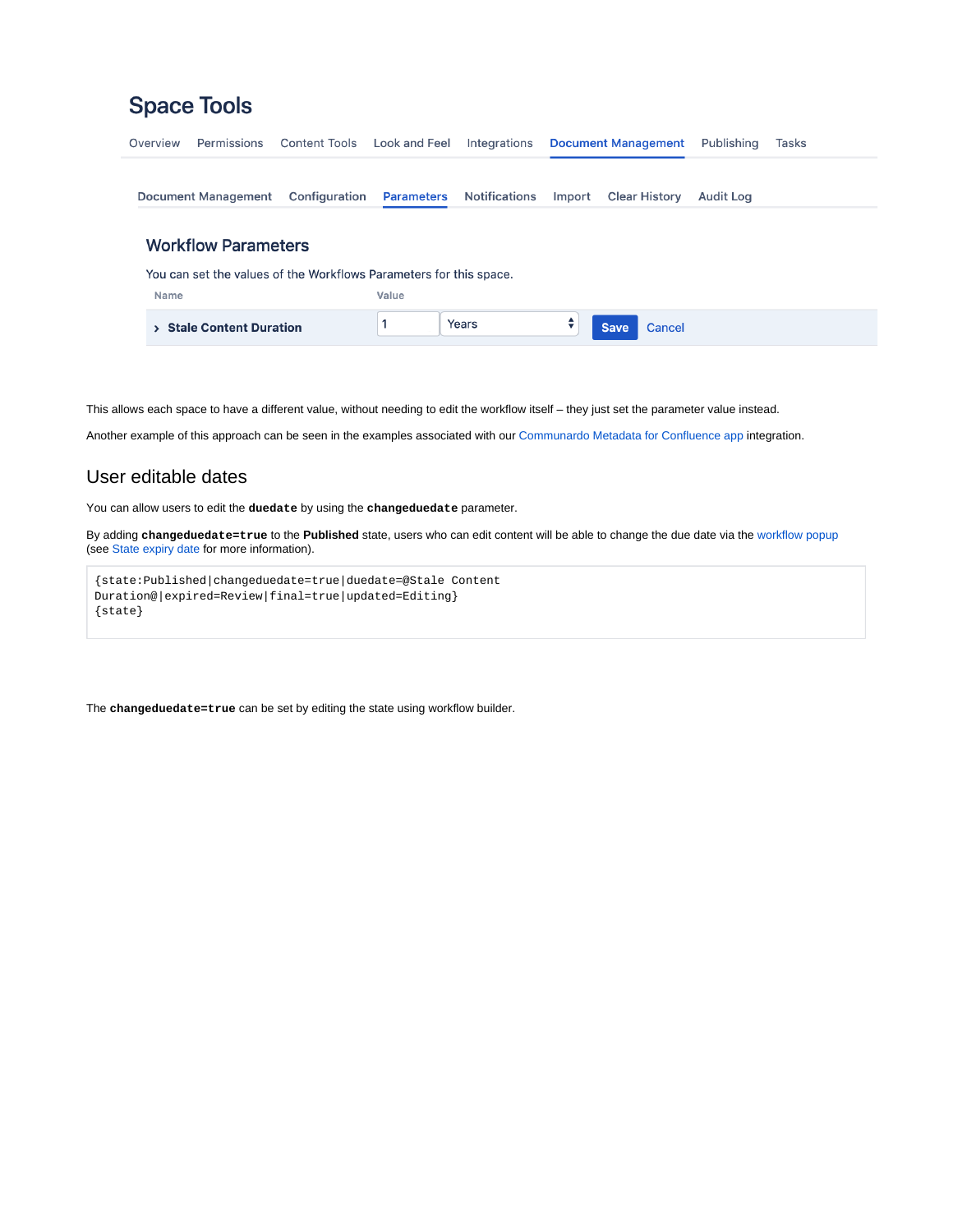|    | .,           |   |
|----|--------------|---|
|    |              |   |
| 13 | o esta<br>۰. | ٠ |

# **Edit a state**

Edit a state from the Workflow Stale Content

| ←        |                                                                                   |        |
|----------|-----------------------------------------------------------------------------------|--------|
|          | Name*                                                                             | Colour |
|          | Published                                                                         |        |
|          | Description                                                                       |        |
|          | State description                                                                 |        |
| $\omega$ | <b>DUE DATE</b>                                                                   |        |
|          | <b>Stale Content Duration</b><br><b>Value Reference</b><br>$\checkmark$           |        |
|          | Valid formats: durations (ISO_8601), dates (YYYY-MM-DD HH:mm) or value references |        |
|          | Users will be able to change and remove the date<br>$\vert \mathbf{v} \vert$      |        |
|          |                                                                                   |        |
|          | <b>Delete</b><br><b>Apply</b>                                                     | Cancel |

In the workflow popup a user can simply click the existing expiry date to edit it, showing a screen like this: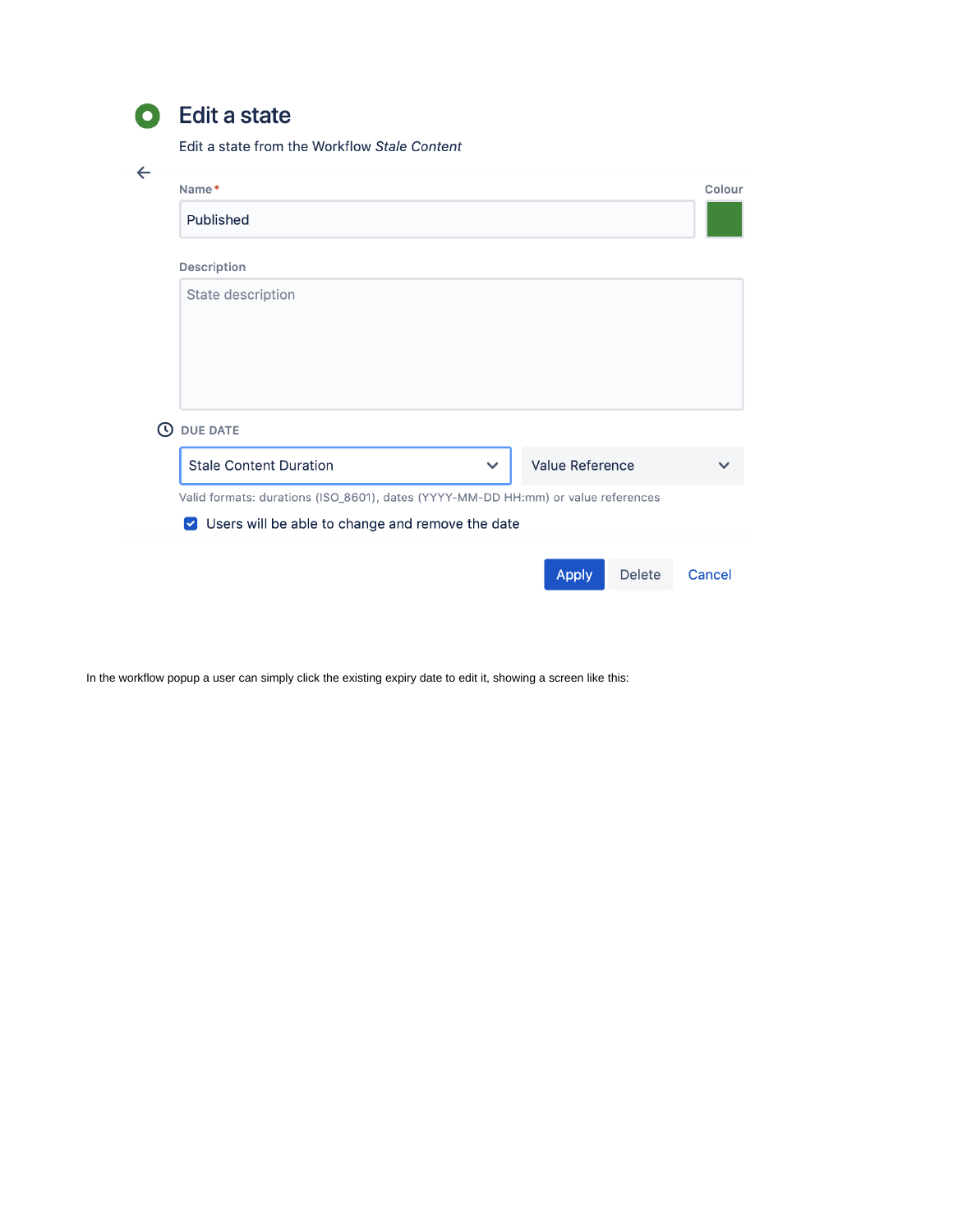

# **Set Due Date**

Set or remove a due date for the state

|                                          |            |            |                    |            |            |               | 09:30<br>€ |
|------------------------------------------|------------|------------|--------------------|------------|------------|---------------|------------|
|                                          |            |            |                    |            |            |               | 5:30 AM    |
| $\overline{\left\langle \right\rangle }$ |            |            | <b>August 2020</b> |            |            | $\mathcal{P}$ | 6:00 AM    |
| <b>SUN</b>                               | <b>MON</b> | <b>TUE</b> | <b>WED</b>         | <b>THU</b> | <b>FRI</b> | <b>SAT</b>    | 6:30 AM    |
|                                          |            |            |                    |            |            |               | 7:00 AM    |
| 26                                       | 27         | 28         | 29                 | 30         | 31         | 1             | 7:30 AM    |
| 2                                        | 3          | 4          | 5                  | 6          | 7          | 8             | 8:00 AM    |
| 9                                        | 10         | 11         | 12                 | 13         | 14         | 15            | 8:30 AM    |
|                                          |            |            |                    |            |            |               | 9:00 AM    |
| 16                                       | 17         | 18         | 19                 | 20         | 21         | 22            | 9:30 AM    |
| 23                                       | 24         | 25         | 26                 | 27         | 28         | 29            | 10:00 AM   |
| 30                                       | 31         | 1          | $\overline{2}$     | 3          | 4          | 5             | 10:30 AM   |
|                                          |            |            |                    |            |            |               | 11:00 AM   |

If they change the due date, it will override the value defined by the **@Stale Content Duration@** workflow parameter but only on that individual page or blog post.

This is extremely useful in cases where authors might be aware of planned changes to a product, service or process because they can ensure a review occurs around the time when that will happen.

#### changeduedate vs. duedate

The **duedate** and **changeduedate** parameters can be used on their own or together. The following table describes what will happen with each possible combination:

| duedate | changeduedate | <b>Description</b>                                                                                                   |
|---------|---------------|----------------------------------------------------------------------------------------------------------------------|
| not set | false         | State will not have an expiry date nor can users add an expiry date.                                                 |
| set     | false         | State will have an expiry date based on the duedate parameter that the user cannot change.                           |
| not set | true          | State will not initially have an expiry date, but the user can add an expiry date.                                   |
| set     | true          | State will initially have an expiry date based on the duedate parameter, but the user can change the expiry<br>date. |

#### Remember assignees